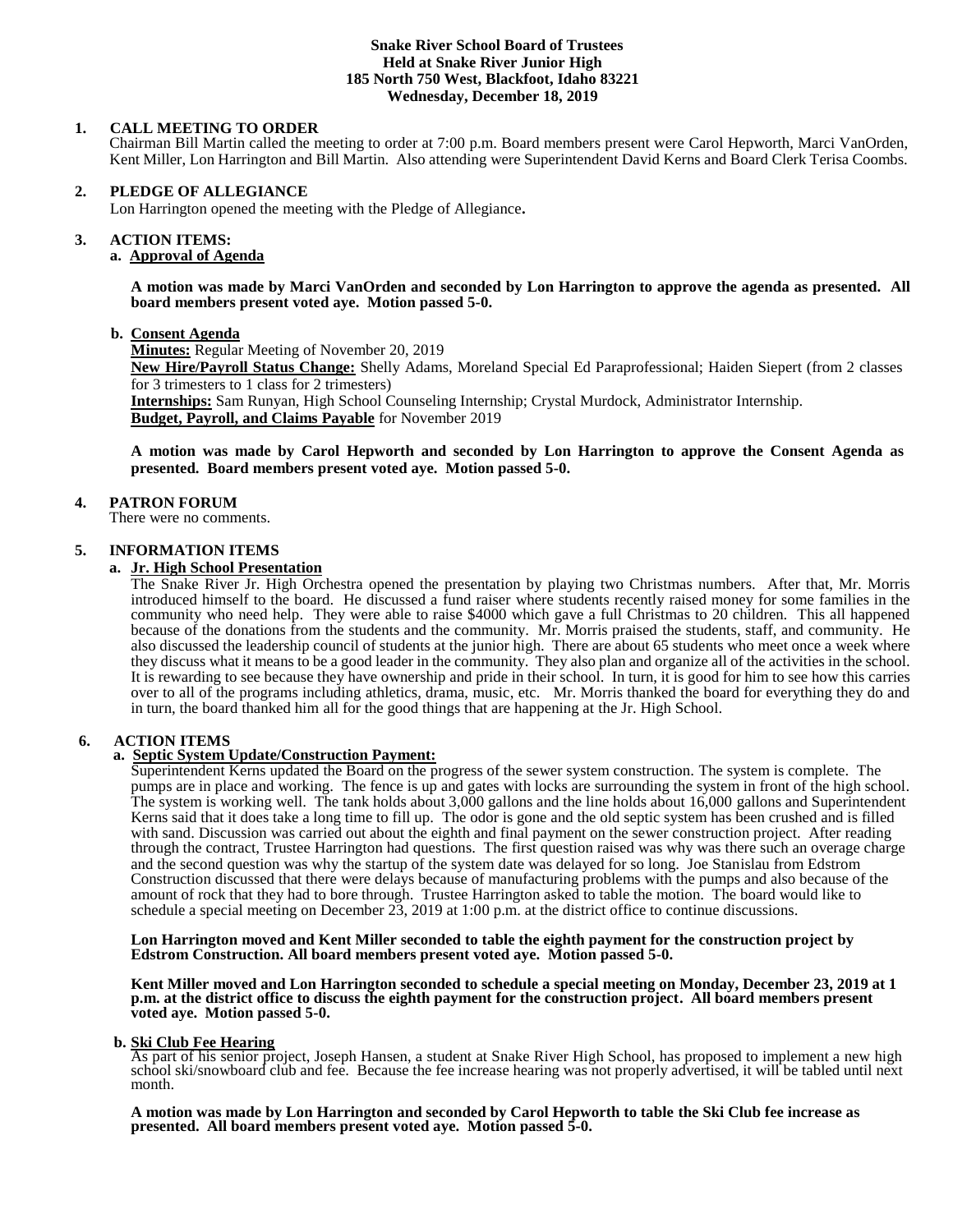# **c. Declare a Vacancy**

Vice Chairman Miller asked for a motion accepting the resignation of Chairman Bill Martin as of December 31, 2019. Accepting the letter will in effect declare the seat vacant, thus beginning the 90-day period to appoint. The Notice of Trustee Vacancy will be posted on the website until December 31, 2019 after which the board will review the applications.

#### **Lon Harrington moved and Kent Miller seconded to accept the resignation of Trustee Bill Martin from Zone 3, with special thanks for his years of service to the district. All board members present voted aye. Motion passed 5-0.**

#### **d. Change Time of January 15, 2020 Board Meeting**

Misty Swanson from ISBA will be coming to the board meeting on January 15, 2020 to help with the superintendent search. The board would like to start the regular/annual meeting at 5:30 p.m. to have more time to finish everything in a timely manner.

**A motion was made by Carol Hepworth and seconded by Lon Harrington to change the time of the January 15, 2020 board meeting from 7:00 p.m. to 5:30 p.m. All board members present voted aye. Motion passed 5-0.**

## **7. INFORMATION ITEMS**

#### **a. Review of Superintendent Search Survey Results/Discussion Regarding Superintendent Search**

A call to Misty Swanson at the ISBA Office in Boise was made. She continued discussions about the superintendent search. The results of the staff and community survey were discussed at length. She also discussed open meeting laws and important employment practices regarding the superintendent search. Idaho Code 74-202 says that a board must be in open session to discuss anything that has to do with the superintendent search process in general i.e. the survey results, qualifications, dates, etc. Idaho Code 74-206(a) says that in executive session particular candidates and their qualities can be discussed i.e. reference check results, interviewing the candidates, and picking finalists. When the board is ready to make a decision, that will be in open session. No decisions will be made in executive session. The process was discussed and many questions were asked. Mrs. Swanson also discussed the Equal Employment Opportunity Commission who enforces federal laws prohibiting discrimination. If there is anything that is mentioned regarding religion, race, age, etc., she will stop the discussion, which is part of her role in the superintendent search. Confidentiality Agreements were signed by the board.

#### **b. Discussion of Retaining Legal Counsel**

Superintendent Kerns presented his recommendation for retaining legal counsel. He recommended the firm of Anderson, Julian, and Hull, whose services are reimbursable through our liability insurance, which would be cost effective for the district. Discussion was held and a decision will be made at the next board meeting.

#### **c. Discussion on Superintendent Evaluation**

Superintendent Kerns started the discussion on the superintendent evaluation and the timeline.

## **d. Upcoming Events:**

- **1. The Riverside Christmas Program December 19th at 12:30 and 2:30 p.m.**
- **2. Christmas Break will be from December 20th to January 5th, students return on January 6th**
- **3. Teacher Inservice is January 10, 2020.**
- **4. Next Board Meeting/Annual Meeting will be January 15th at 5:30 p.m. at the District Office**
- **5. Day on the Hill will be February 17-18, 2020.**

#### **8. ACTION ITEMS—POLICY READINGS SECOND READINGS:**

**Policy 8160, "Placement of Secondary Students at Independence High School"** The regulations governing placement of secondary students at an alternative school were updated in 2017. This policy is updated to reflect the current state of the law. No further changes were made.

**Policy 8655, "Student Surveys and Medical Exams"** This policy and form are updated to include additional language in the definition of "eligible student." Discussion held, no further changes were made.

**Lon Harrington moved and Carol Hepworth seconded to approve the second readings of Policy 8160, "Placement of Secondary Students at Independence High School" and Policy 8655, "Student Surveys and Medical Exams;" All board members present voted aye. Motion passed 5-0.**

### **FIRST READINGS:**

**Policy 2230, "Board Meetings"** This policy is updated to reflect the most current agenda requirements under the Idaho Open Meetings Act. In addition, we have added a reference to the specific section of the Idaho Open Meetings Act referenced in the policy. Discussion was held, no further changes were made to the policy.

**Policy 2390, "Waivers of State Board of Education Rules"** This policy is new and clarifies in the optional language that a local school district board of trustees has the option to seek waivers from the State Board of Education; it is not required to seek waivers under the law. No further changes were made.